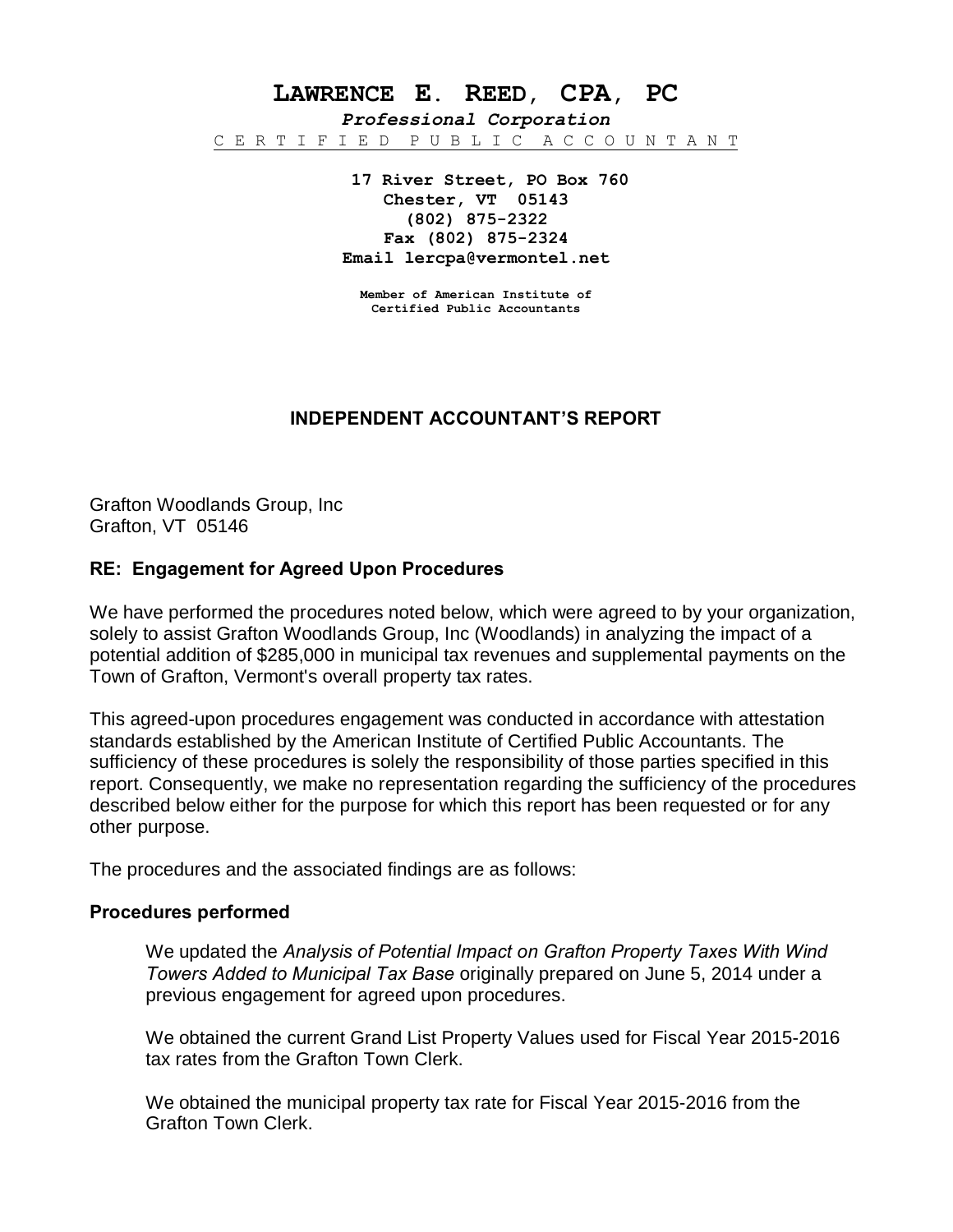We obtained the Fiscal Year 2015-2016 Homestead Education and Non-Residential Property tax rates from the Grafton Town Clerk.

We based the calculation of the new estimated municipal tax rate based on the assumption that the proposed wind towers would provide \$285,000 in new municipal tax revenues to the Town of Grafton.

We recalculated the property tax amounts, for the sample property values as used in the original analysis, based on the information obtained and utilizing the Vermont Department of Taxes 2015 Property Tax Adjustment Works Sheet.

We recalculated the impact on overall property taxes and the related decreases based on the average property value calculated from the grand list. Residential properties were recalculated at various levels of income in order to illustrate the impact on those property owners eligible for the Vermont Property Tax Adjustment.

## **Findings**

The new estimated municipal tax rate, based on the assumption that the proposed wind towers would provide \$285,000 in new municipal tax revenues and supplemental payments to the Town of Grafton, appear to be properly calculated based on the assumptions used.

The calculations of the impact on overall property taxes for both Residential and Nonresidential property at various income levels appear to be properly calculated based on the assumptions used.

For household incomes above \$47,000, property tax reductions, as estimated based on the proposed addition of the wind towers, are the same dollar amount regardless of residential or non-residential ownership because the decrease impacts only the municipal portion of the property tax. Accordingly, there appears to be no impact on the education portion of the property tax or any related education property tax adjustment. The amount of decrease is only dependent on the actual property value.

For household incomes below \$47,000, property tax reductions are the same as for those with household incomes above \$47,000 if (1) the property owner is already receiving the maximum \$8,000 property tax adjustment from the State of Vermont or (2) total property taxes due are less than the applicable percentage of household income. If not receiving the maximum property tax adjustment and total taxes are in excess of the applicable percentage of household income, then there is no impact on actual property taxes paid by the property owner because the property tax adjustment decreases. For those not already receiving the maximum adjustment, the combined municipal and education property taxes due at the designated percentage of household income is unchanged with or without the addition of the wind towers to the municipal tax base.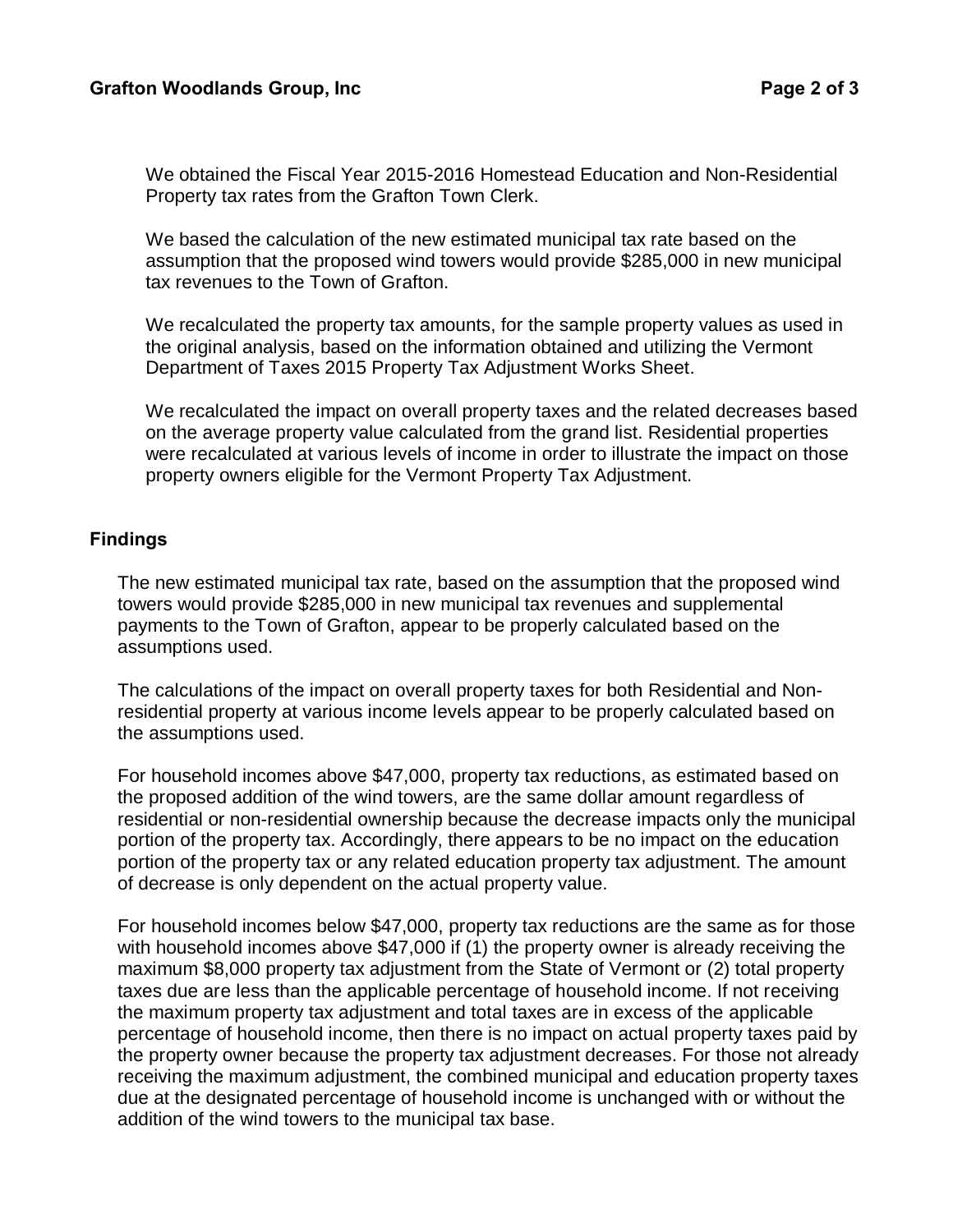We were not engaged to conduct an audit of the information provided by Grafton Woodlands Group, Inc, the objective of which would be the expression of an audit opinion on such information. Accordingly, we do not express such an audit opinion on any of the rates, amounts, or other items related to the Analysis of Potential Impact on Grafton Property Taxes With Wind Towers Added to Municipal Tax Base. Had we performed additional procedures the results reported above may have been different or other matters might have come to our attention that would have been reported to you.

The calculations reported in the Analysis of Potential Impact on Grafton Property Taxes With Wind Towers Added to Municipal Tax Base are for illustration purposes only. Individual property owners actual property tax assessments, and their related Vermont property tax rebates, may be different based on their individual circumstances and these differences may be significant. Property owners should calculate their own estimated property tax savings by using their actual property tax information and household income. The VT 2015 Property Tax Adjustment Worksheet is available at: http://tax.vermont.gov/content/worksheet-hs-122.

This report is intended solely for the information and use of Grafton Woodlands Group, Inc and is not intended to be and should not be used by anyone other than these specified parties.

 *Lawrence E Reed, CPA, PC*

November 6, 2015 Chester, VT Vermont License No. 1039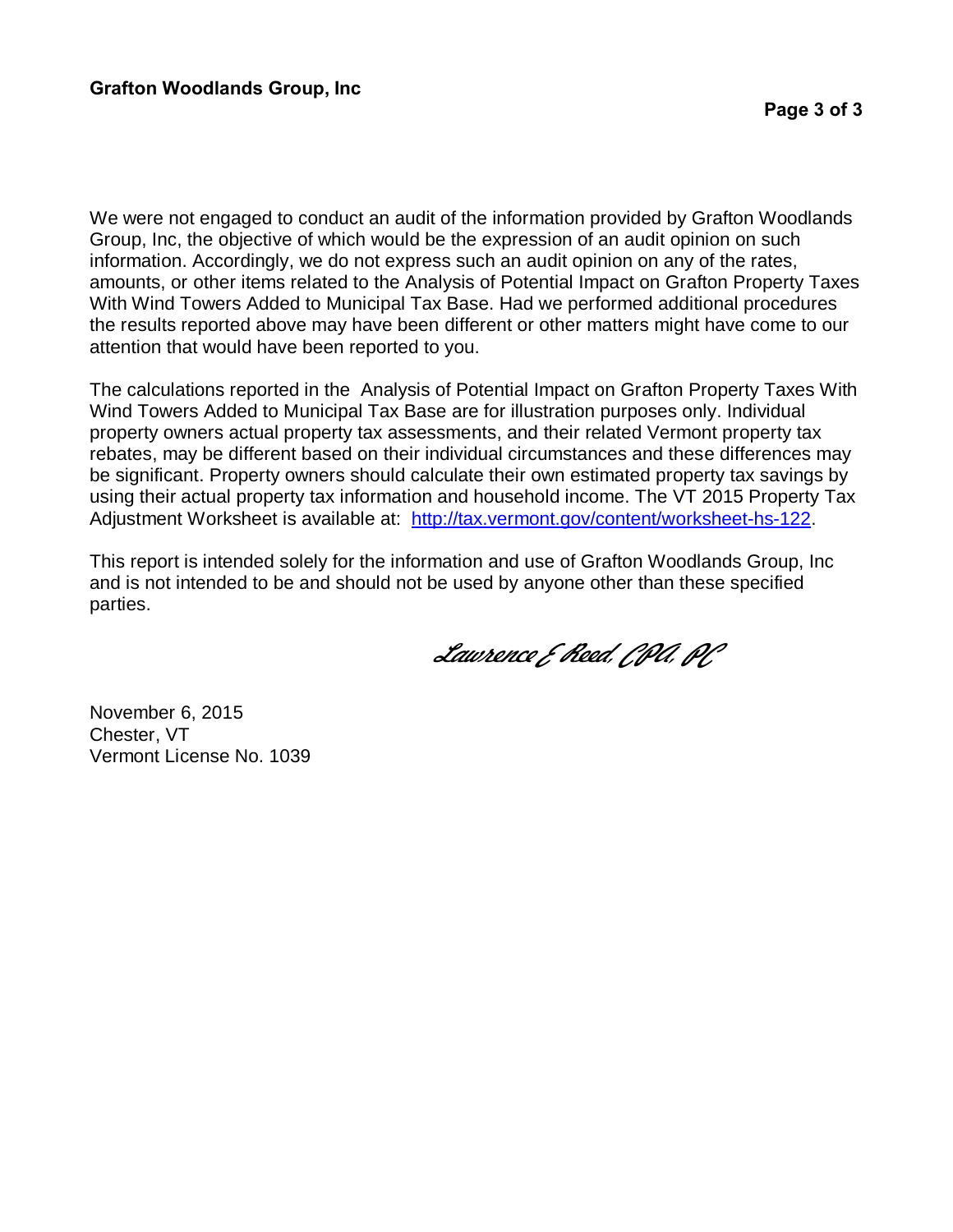### **Analysis of Potential Impact on Grafton Property Taxes With Wind Towers Added to Municipal Tax Base Updated for Revised Estimate of Total Local Taxes on Wind Towers and Fiscal 2016 Property Tax Rates**

| Total Estimated Local Taxes on Wind Towers, if found feasible and constructed, per |             |
|------------------------------------------------------------------------------------|-------------|
| Meadowsend Timberlands LTD examples paid to Sheffield and Kingdom Community        | \$1,000,000 |

**\$285,000 Grafton Share of Local Taxes Estimated by Grafton Woodlands Group, Inc at 30%**

| Change in municipal tax rates (residential and non-<br>residential) as a result of wind tower contribution. | <b>Grand List</b><br>Value | <b>FY'14</b><br><b>Municipal</b><br><b>Tax Rate</b><br>per<br><b>Hundred</b> | <b>Estimated</b><br><b>Present</b><br><b>Municipal</b><br>Tax<br><b>Contribution Contribution</b> | <b>Estimated</b><br><b>New</b><br><b>Municipal</b><br>Tax | <b>Estimated</b><br><b>New</b><br><b>Municipal</b><br><b>Tax Rate</b> |
|-------------------------------------------------------------------------------------------------------------|----------------------------|------------------------------------------------------------------------------|---------------------------------------------------------------------------------------------------|-----------------------------------------------------------|-----------------------------------------------------------------------|
| Residential & Non-residential Properties<br><b>Wind Towers</b>                                              | \$158,722,720 \$           | 0.5867                                                                       | \$931.226                                                                                         | $$646.226$ \$<br>\$285,000                                | 0.4071                                                                |
| $\overline{\text{Total}}$                                                                                   |                            |                                                                              | \$931.226                                                                                         | \$931.226                                                 |                                                                       |

| Residential & non-residential taxes                                                                               | Sample<br><b>Property Value</b> | Sample<br>Annual<br><b>Household Without Wind</b><br>Income | <b>FY'14</b><br>Annual<br><b>Municipal</b><br>per Hundred<br><b>Towers</b> | <b>Estimated</b><br>Annual<br><b>Municipal</b><br>Tax at \$.5867 Tax at \$.4071<br>per Hundred<br><b>With Wind</b><br><b>Towers</b> | FY 2016<br><b>Education</b><br>Tax Rate, as<br>% of<br>Property<br>value or<br>Income, if<br><b>Below</b><br>Income<br><b>Threshold</b> | <b>Estimated</b><br>Property<br><b>Education Tax</b><br>as Adjusted by<br>Tax<br>Adjustment<br>Worksheet |             | <b>Below</b><br>\$47,000<br>Adjustment<br>to Limit<br><b>Property</b><br>Taxes to %<br>2015 Property of Household<br><b>Income</b><br>Without Wind Income With<br><b>Towers</b> | <b>Below</b><br>\$47,000<br>Adjustment<br>to Limit<br>Property<br>Taxes to %<br>of Household<br><b>Wind Towers Wind Towers</b> |    | Current<br><b>Total Annual</b><br><b>Taxes Due</b><br>Without | Projected<br><b>Total Annual</b><br><b>Taxes Due</b><br><b>With Wind</b><br><b>Towers</b> |      | <b>Estimated</b><br><b>Dollar</b><br><b>Change</b> |
|-------------------------------------------------------------------------------------------------------------------|---------------------------------|-------------------------------------------------------------|----------------------------------------------------------------------------|-------------------------------------------------------------------------------------------------------------------------------------|-----------------------------------------------------------------------------------------------------------------------------------------|----------------------------------------------------------------------------------------------------------|-------------|---------------------------------------------------------------------------------------------------------------------------------------------------------------------------------|--------------------------------------------------------------------------------------------------------------------------------|----|---------------------------------------------------------------|-------------------------------------------------------------------------------------------|------|----------------------------------------------------|
| \$100,000 of Housesite Value                                                                                      |                                 |                                                             |                                                                            |                                                                                                                                     |                                                                                                                                         |                                                                                                          |             |                                                                                                                                                                                 |                                                                                                                                |    |                                                               |                                                                                           |      |                                                    |
| Non-Residential Home                                                                                              | \$<br>100,000                   | N/A                                                         | \$<br>587 \$                                                               | 407                                                                                                                                 | 1.3966% \$                                                                                                                              |                                                                                                          | 1,396.60    | n/a                                                                                                                                                                             | n/a                                                                                                                            | \$ | 1,983.30 \$                                                   | 1,803.74 \$                                                                               |      | (179.56)                                           |
| Residential Home, Income Above Threshold                                                                          | \$<br>100,000                   | N/A                                                         | \$<br>587 \$                                                               | 407                                                                                                                                 | 1.3340% \$                                                                                                                              |                                                                                                          | 1,334.00    | n/a                                                                                                                                                                             | n/a                                                                                                                            | \$ | 1.920.70 \$                                                   | $1,741.14$ \$                                                                             |      | (179.56)                                           |
| Residential Home, below \$109,000 on household income                                                             | \$                              | 100,000 \$ 109,000 \$                                       | 587 \$                                                                     | 407                                                                                                                                 | 1.3340% \$                                                                                                                              |                                                                                                          | 1,334.00    | n/a                                                                                                                                                                             | n/a                                                                                                                            | \$ | 1.920.70 \$                                                   | $1.741.14$ \$                                                                             |      | (179.56)                                           |
| Residential Home, below \$109,000 on household income                                                             | \$<br>100,000 \$                | 90,000 \$                                                   | 587 \$                                                                     | 407                                                                                                                                 | 1.3340% \$                                                                                                                              |                                                                                                          | 1.334.00    | n/a                                                                                                                                                                             | n/a                                                                                                                            | \$ | 1.920.70 \$                                                   | $1.741.14$ \$                                                                             |      | (179.56)                                           |
| Residential Home, below \$109,000 on household income                                                             | \$<br>100,000 \$                | 50,000 \$                                                   | 587 \$                                                                     | 407                                                                                                                                 | 1.3340% \$                                                                                                                              |                                                                                                          | 1,334.00    | n/a                                                                                                                                                                             | n/a                                                                                                                            | \$ | 1,920.70 \$                                                   | $1,741.14$ \$                                                                             |      | (179.56)                                           |
| Residential Home, below \$47,000 (Gets higher of Educaton<br>adjustment or Minimum of \$208 combined adjustment.) | \$<br>100,000                   | \$47,000 \$                                                 | 587 \$                                                                     | 407                                                                                                                                 | 1.3340% \$                                                                                                                              |                                                                                                          | 1,334.00 \$ | $(208.00)$ \$                                                                                                                                                                   | (208.00)                                                                                                                       | \$ | 1,712.70 \$                                                   | $1,533.14$ \$                                                                             |      | (179.56)                                           |
| Residential Home, below \$47,000 (Gets higher of Educaton<br>adjustment or Minimum of \$208 combined adjustment.) | \$<br>100,000                   | $$25,000$ \$                                                | 587 \$                                                                     | 407                                                                                                                                 | 2.55% \$                                                                                                                                |                                                                                                          | 637.50 \$   | $\sim$                                                                                                                                                                          | \$                                                                                                                             | S  | 1,224.20 \$                                                   | 1,044.64                                                                                  | - \$ | (179.56)                                           |
| Residential Home, below \$25,000 (Taxes Limited to 4.5% of<br>Household Income)                                   | \$<br>100,000                   | $$15,000$ \$                                                | 587 \$                                                                     | 407                                                                                                                                 | $2.55\%$ \$                                                                                                                             |                                                                                                          | 382.50 \$   | $(294.20)$ \$                                                                                                                                                                   | $(114.64)$ \$                                                                                                                  |    | 675.00 \$                                                     | 675.00 \$                                                                                 |      |                                                    |

For incomes above \$47,000, property tax reductions as estimated based on the proposed addition of the wind towers are the same dollar amount regardless of residential or non**residential ownership. The amount of decrease is only dependent on the actual property value.**

**The information contained in this report is for general information purposes only and is based on hypothetical situations. Actual results will vary when using actual information that is not yet known. To test other scenarios, the Vermont 2015 Property Tax Adjustment Worksheet is available at: http://tax.vermont.gov/content/worksheet-hs-122**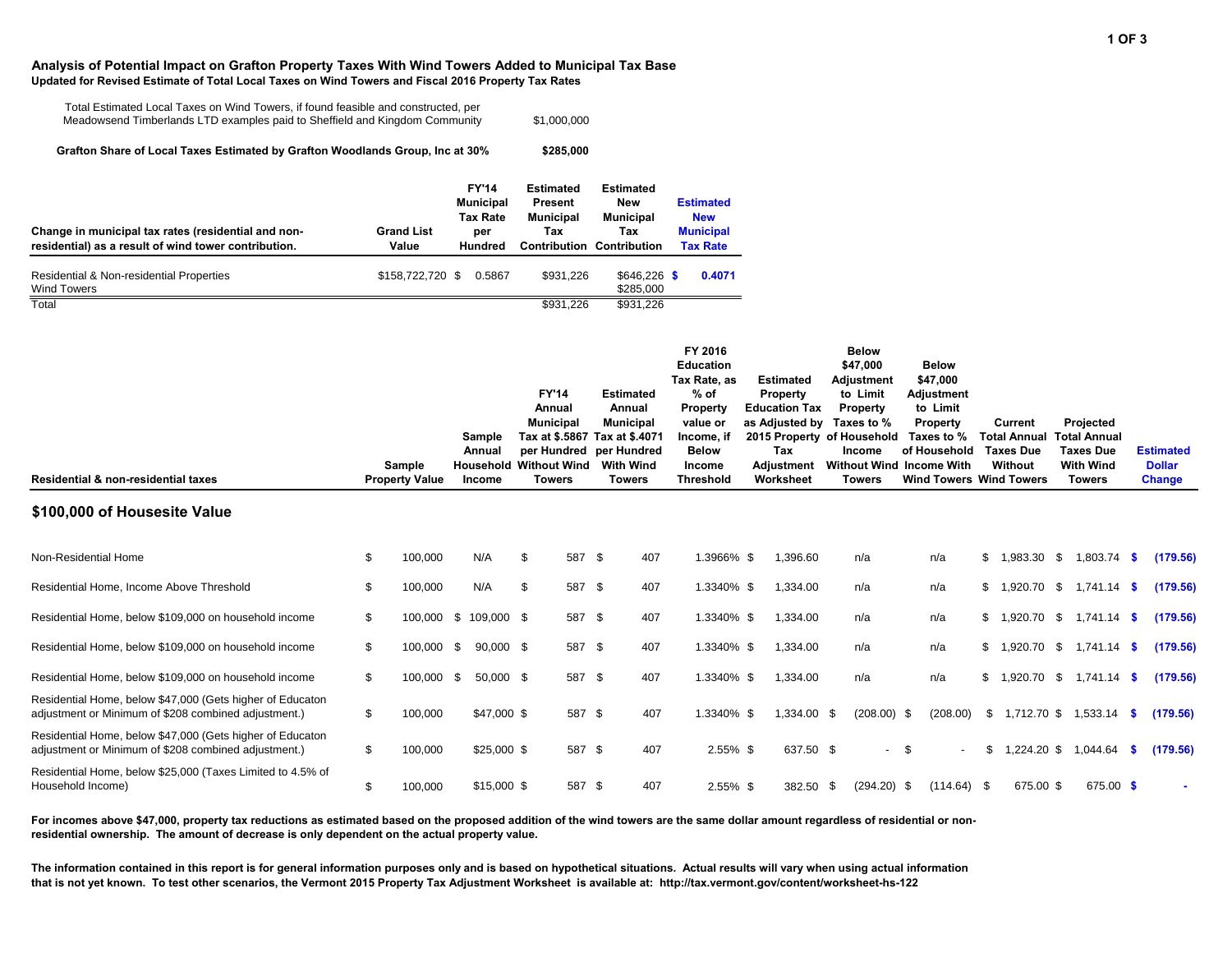| Residential & non-residential taxes                                                                               | Sample<br><b>Property Value</b> | Sample<br>Annual<br>Income | <b>FY'14</b><br>Annual<br><b>Municipal</b><br><b>Household Without Wind</b><br><b>Towers</b> | <b>Estimated</b><br>Annual<br><b>Municipal</b><br>Tax at \$.5867 Tax at \$.4071<br>per Hundred per Hundred<br><b>With Wind</b><br><b>Towers</b> | FY 2016<br><b>Education</b><br>Tax Rate, as<br>$%$ of<br><b>Property</b><br>value or<br>Income, if<br><b>Below</b><br>Income<br><b>Threshold</b> | <b>Estimated</b><br>Property<br><b>Education Tax</b><br>as Adjusted by<br>2015 Property of Household<br>Tax<br>Adjustment<br>Worksheet | <b>Below</b><br>\$47,000<br><b>Adjustment</b><br>to Limit<br>Property<br>Taxes to %<br><b>Income</b><br><b>Without Wind Income With</b><br><b>Towers</b> |                          | <b>Below</b><br>\$47,000<br>Adjustment<br>to Limit<br>Property<br>Taxes to %<br>of Household |               | Current<br><b>Total Annual</b><br><b>Taxes Due</b><br>Without<br><b>Wind Towers Wind Towers</b> |      | Projected<br><b>Total Annual</b><br><b>Taxes Due</b><br><b>With Wind</b><br><b>Towers</b> |     | <b>Estimated</b><br><b>Dollar</b><br><b>Change</b> |
|-------------------------------------------------------------------------------------------------------------------|---------------------------------|----------------------------|----------------------------------------------------------------------------------------------|-------------------------------------------------------------------------------------------------------------------------------------------------|--------------------------------------------------------------------------------------------------------------------------------------------------|----------------------------------------------------------------------------------------------------------------------------------------|----------------------------------------------------------------------------------------------------------------------------------------------------------|--------------------------|----------------------------------------------------------------------------------------------|---------------|-------------------------------------------------------------------------------------------------|------|-------------------------------------------------------------------------------------------|-----|----------------------------------------------------|
| \$200,000 of Housesite Value                                                                                      |                                 |                            |                                                                                              |                                                                                                                                                 |                                                                                                                                                  |                                                                                                                                        |                                                                                                                                                          |                          |                                                                                              |               |                                                                                                 |      |                                                                                           |     |                                                    |
| Non-Residential Home                                                                                              | \$<br>200,000                   | N/A                        | \$<br>$1,173$ \$                                                                             | 814                                                                                                                                             | 1.3966% \$                                                                                                                                       | 2,793.20                                                                                                                               | n/a                                                                                                                                                      |                          | n/a                                                                                          |               | \$<br>3,966.60                                                                                  | - \$ | 3.607.48                                                                                  | - S | (359.12)                                           |
| Residential Home, Income Above Threshold                                                                          | \$<br>200,000                   | N/A                        | \$<br>$1,173$ \$                                                                             | 814                                                                                                                                             | 1.3340% \$                                                                                                                                       | 2,668.00                                                                                                                               | n/a                                                                                                                                                      |                          | n/a                                                                                          |               | \$<br>3,841.40                                                                                  | \$   | 3,482.28                                                                                  | - S | (359.12)                                           |
| Residential Home, below \$109,000 on household income                                                             | \$                              | 200,000 \$ 109,000 \$      | $1,173$ \$                                                                                   | 814                                                                                                                                             | 1.3340% \$                                                                                                                                       | 2,668.00                                                                                                                               | n/a                                                                                                                                                      |                          | n/a                                                                                          |               | \$<br>3,841.40                                                                                  | - \$ | 3.482.28                                                                                  | -S  | (359.12)                                           |
| Residential Home, below \$109,000 on household income                                                             | \$<br>200.000                   | \$<br>90,000 \$            | $1,173$ \$                                                                                   | 814                                                                                                                                             | 1.3340% \$                                                                                                                                       | 2,295.00                                                                                                                               | n/a                                                                                                                                                      |                          | n/a                                                                                          |               | \$<br>3.468.40 \$                                                                               |      | 3,109.28                                                                                  | - S | (359.12)                                           |
| Residential Home, below \$109,000 on household income                                                             | \$<br>200.000                   | \$<br>$50,000$ \$          | $1,173$ \$                                                                                   | 814                                                                                                                                             | 1.3340% \$                                                                                                                                       | 1,275.00                                                                                                                               | n/a                                                                                                                                                      |                          | n/a                                                                                          |               | \$<br>2.448.40 \$                                                                               |      | 2,089.28                                                                                  | - S | (359.12)                                           |
| Residential Home, below \$47,000 (Gets higher of Educaton<br>adjustment or Minimum of \$208 combined adjustment.) | \$<br>200,000                   | \$47,000 \$                | $1,173$ \$                                                                                   | 814                                                                                                                                             | 1.3340% \$                                                                                                                                       | 1,177.00 \$                                                                                                                            |                                                                                                                                                          | $\overline{\phantom{0}}$ | -\$                                                                                          | 21.00         | \$<br>2,350.40 \$                                                                               |      | 2,012.28                                                                                  | -S  | (338.12)                                           |
| Residential Home, below \$47,000 (Taxes Limited to 5% of<br>Household Income)                                     | \$<br>200,000                   | $$25,000$ \$               | $1,173$ \$                                                                                   | 814                                                                                                                                             | $2.55\%$ \$                                                                                                                                      | 637.50                                                                                                                                 | $(560.90)$ \$<br>- \$                                                                                                                                    |                          |                                                                                              | (201.78)      | \$<br>1,250.00 \$                                                                               |      | $1,250.00$ \$                                                                             |     |                                                    |
| Residential Home, below \$25,000 (Taxes Limited to 4.5% of<br>Household Income)                                   | \$<br>200,000                   | $$15,000$ \$               | $1,173$ \$                                                                                   | 814                                                                                                                                             | $2.55\%$ \$                                                                                                                                      | 382.50 \$                                                                                                                              | $(880.90)$ \$                                                                                                                                            |                          |                                                                                              | $(521.78)$ \$ | 675.00 \$                                                                                       |      | 675.00 \$                                                                                 |     |                                                    |

For incomes above \$47,000, property tax reductions as estimated based on the proposed addition of the wind towers are the same dollar amount regardless of residential or non**residential ownership. The amount of decrease is only dependent on the actual property value.**

**The information contained in this report is for general information purposes only and is based on hypothetical situations. Actual results will vary when using actual information that is not yet known. To test other scenarios, the Vermont 2015 Property Tax Adjustment Worksheet is available at: http://tax.vermont.gov/content/worksheet-hs-122**